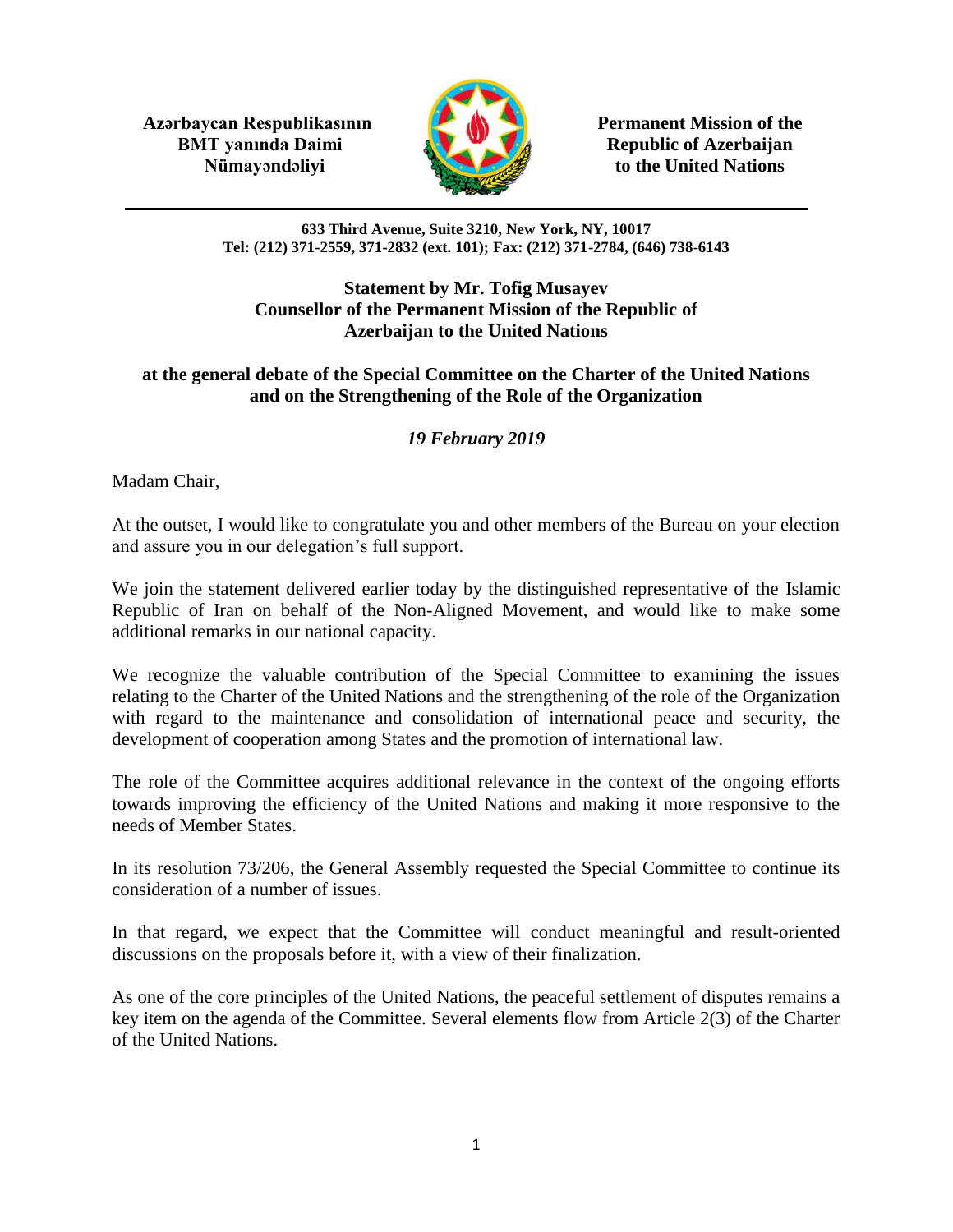First, the primary objective of the principle of the peaceful settlement of international disputes is to commit States to respect each other's sovereignty, territorial integrity and political independence, and refrain in their international relations from the threat or use of force save for self-defence and Security Council authorized activities.

Second, the settlement of a dispute must be achieved by peaceful means. In other words, the international community cannot accept the use of force and its consequences as a way of resolving disputes.

Third, whatever the choice of States as to the mechanisms adopted for resolving their disputes, no settlement can be reached which is inconsistent with international law, particularly where peremptory norms are concerned, such as the obligation to respect the sovereignty and territorial integrity of States.

The principle of the peaceful settlement of disputes, or the concept of prevention as its frequently referred non-legal equivalent, cannot be interpreted as prejudicing in any manner the relevant provisions of the Charter of the United Nations or the rights and duties of States and implying continuation and sustenance of situations created through violations of the Charter and international law.

In cases where one State has neglected its obligation to settle a dispute by peaceful means and unlawfully used force against another State, meaning the transformation of international dispute into armed conflict with aggravated consequences, claims that the injured State is under an obligation to respect the principles of the peaceful settlement of disputes and non-use of force vis-à-vis the aggressor State are redundant and inconsistent with the relevant Charter provisions.

It is clear that, as long as internationally wrongful acts continue, an injured State is entitled to react by exercising its inherent right of self-defence, in conformity with the Charter of the United Nations and international law, as well as by taking non-forcible countermeasures in order to procure the cessation of such acts and to achieve reparation for the injury.

Moreover, serious breaches of obligations under peremptory norms of general international law give rise to additional consequences, which include, *inter alia*, duties of States to cooperate in order to bring to an end a serious breach by lawful means, not to recognize as lawful a situation created by such breach, nor render aid or assistance in maintaining that situation.

The established principle of the inadmissibility of the use of force for the acquisition of territory and the ensuing obligation of non-recognition of situations resulting from serious violations of international law must be applied and enforced universally and unconditionally.

The basis for the obligation of non-recognition is that a legal right cannot stem from an unlawful act.

Regardless of whether there is a decision adopted or specific measures imposed under the Charter by the competent organs of the United Nations, the said obligation arises for each State as and when it forms the view that a serious breach of a *jus cogens* norm has been committed.